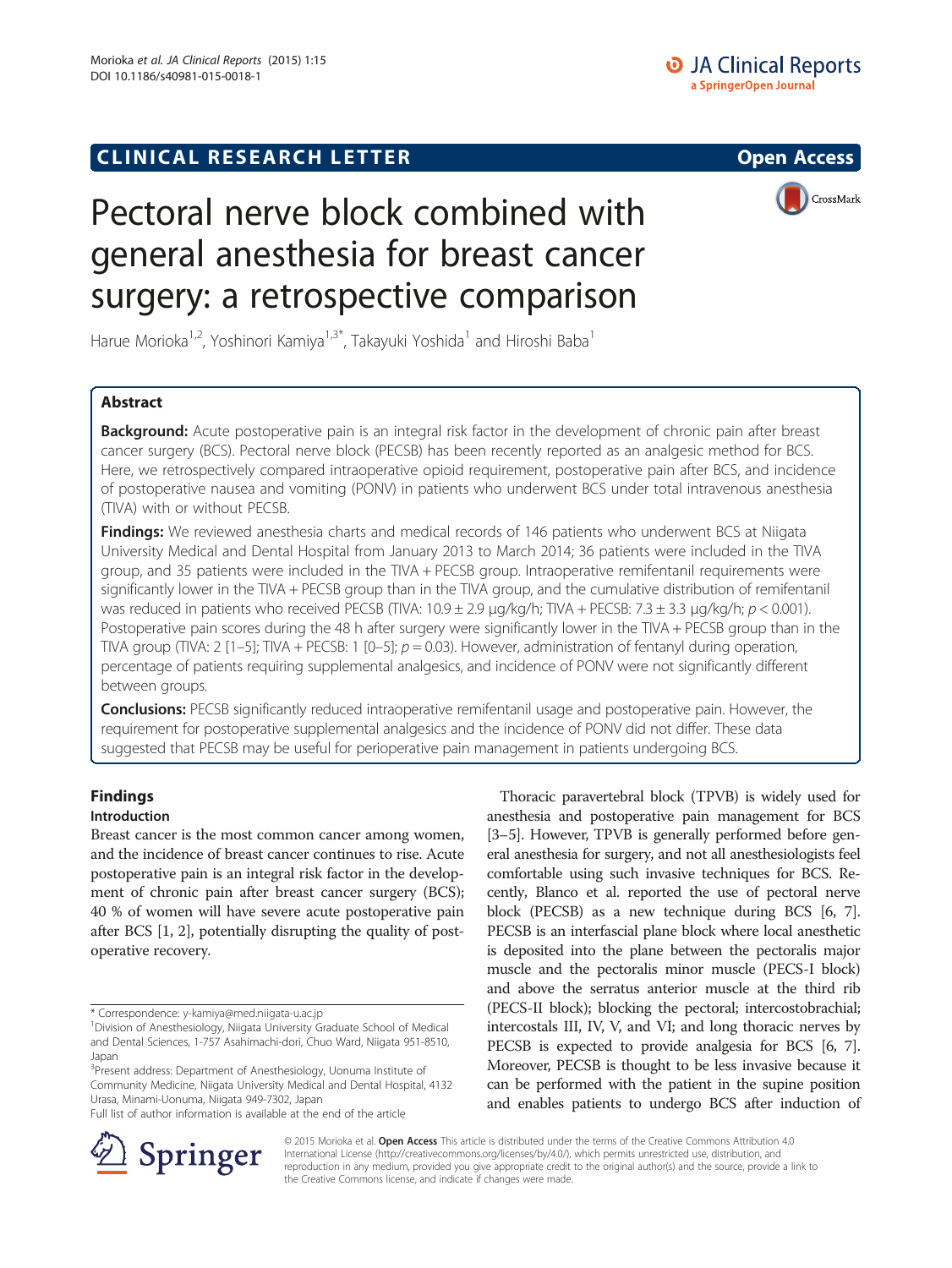general anesthesia. Interestingly, Bashandy and Abbas recently reported that PECSB was able to reduce intraoperative fentanyl requirement, postoperative pain, postoperative morphine consumption, and postoperative nausea and vomiting (PONV) in patients undergoing BCS [\[8\]](#page-4-0).

In this study, we hypothesized that PECSB in patients undergoing BCS may be beneficial for reduced intraand postoperative analgesics; we retrospectively analyzed anesthesia charts and medical records of patients who underwent BCS under total intravenous anesthesia (TIVA) with or without PECSB.

# Methods

# Patients

This retrospective study was reviewed and approved by the institutional review board of Niigata University Medical and Dental Hospital (approved number: 1855 and trial registration number: UMIN000017875 [Efficacy of pectoral nerve block for perioperative pain management in breast cancer surgery], [https://upload.](https://upload.umin.ac.jp/cgi-open-bin/ctr/ctr.cgi?function=brows&action=brows&recptno=R000020706&type=summary&language=E) [umin.ac.jp/cgi-open-bin/ctr/ctr.cgi?function=brows&action=](https://upload.umin.ac.jp/cgi-open-bin/ctr/ctr.cgi?function=brows&action=brows&recptno=R000020706&type=summary&language=E) [brows&recptno=R000020706&type=summary&language=E](https://upload.umin.ac.jp/cgi-open-bin/ctr/ctr.cgi?function=brows&action=brows&recptno=R000020706&type=summary&language=E)). We reviewed the anesthesia charts and medical records of all patients who underwent BCS under general anesthesia at Niigata University Medical and Dental Hospital from January 2013 to March 2014. During this period, we began to introduce PECSB for BCS, and PECSB was carried out if the anesthesiologists who were assigned to BCS were capable of performing this technique and the patient consented. Patients were excluded if they were male, underwent reconstructive surgery, underwent bilateral surgery, were a participant in an investigational new drug trial, received another nerve block (such as TPVB or epidural anesthesia), or underwent general anesthesia using inhaled anesthetics. Patients with incomplete medical records were also excluded from this study.

# Analgesic methods and data collection

General anesthesia was induced and maintained with propofol and remifentanil. The dose of intraoperative propofol was controlled by target-controlled infusion to maintain a bispectral index (BIS) between 35 and 60. Intraoperative remifentanil was adjusted to maintain adequate anesthetic depth and systolic blood pressure (80–140 mmHg). Fentanyl was used for supplemental intraoperative analgesia if more than 0.5 μg/kg/min remifentanil was needed to maintain adequate anesthetic depth and systolic blood pressure or for transitional postoperative analgesia as needed. After induction of general anesthesia, PECS-I and PECS-II blocks were performed as previously described with 0.25 or 0.375 % ropivacaine or 0.25 or 0.5 % levobupivacaine under ultrasound visual guidance. We used 10–20 mL of local anesthetic for PECS-I block and 20–40 mL of local anesthetic for PESC-II block [\[6](#page-4-0), [7](#page-4-0)]. Postoperative

supplemental analgesics were administered if the patients felt more than mild postoperative pain (numerical rating scale (NRS)  $\geq$ 4). For patients who did not start oral intake, a suppository of diclofenac sodium or intravenous flurbiprofen axetil was chosen, whereas for patients who started oral intake, loxoprofen sodium was chosen. Patient age, height, weight, body mass index (BMI), target propofol concentration for anesthesia maintenance, intraoperative opioid (fentanyl and remifentanil) administration, maximal postoperative pain score with NRS (0–10 at 07:00, 12:00, and 18:00 or at the time the patient requested supplemental analgesia during the first 48 h after surgery), postoperative supplemental analgesic (diclofenac sodium, flurbiprofen axetil, or loxoprofen sodium) administration, and PONV incidence during the first 48 h after surgery were extracted from the anesthesia charts and medical records of each patient.

# Data analyses

Data for continuous variables were presented as the mean ± standard deviation (SD), and data for categorical or ordinal variables, as well as data that did not obey the normal distribution, were presented as the median and range. Data for continuous variables and data that obeyed the normal distribution were analyzed by paired  $t$  tests or one-way analysis of variance (ANOVA). Data for categorical variables or data that did not obey the normal distribution were analyzed by Mann-Whitney U tests and Fisher's exact tests. The differences in distributions between patients undergoing BCS with or without PECSB were analyzed by Kolmogorov-Smirnov (K-S) tests. All statistical analyses were performed using Microsoft Excel 2011 for Macintosh (Microsoft, Redmond, WA) with a statistical macro (XLSTAT2014; Addinsoft, New York, NY). All  $p$  values were two-sided. Differences with  $p$  values of less than 0.05 were considered significant. The primary outcomes were intraoperative opioid requirement and postoperative pain during 48 h after BCS, and the secondary outcomes were postoperative supplemental analgesic use and PONV incidence during 48 h after BCS.

## Results

During the study period, 146 patients underwent BCS. We excluded patients with incomplete records  $(n = 27)$ , those who underwent bilateral surgery or simultaneously had reconstructive surgery ( $n = 15$ ), those who received another block (TPBV or epidural anesthesia;  $n = 15$ ) or inhaled anesthesia ( $n = 17$ ), and those participating in an investigational new drug trial  $(n = 1)$ . In total, 36 patients were included in the TIVA group, and 35 patients were included in the TIVA + PECSB group.

Demographic data (age and BMI), duration of anesthesia and surgery, and target propofol concentration for maintenance were not different between the two groups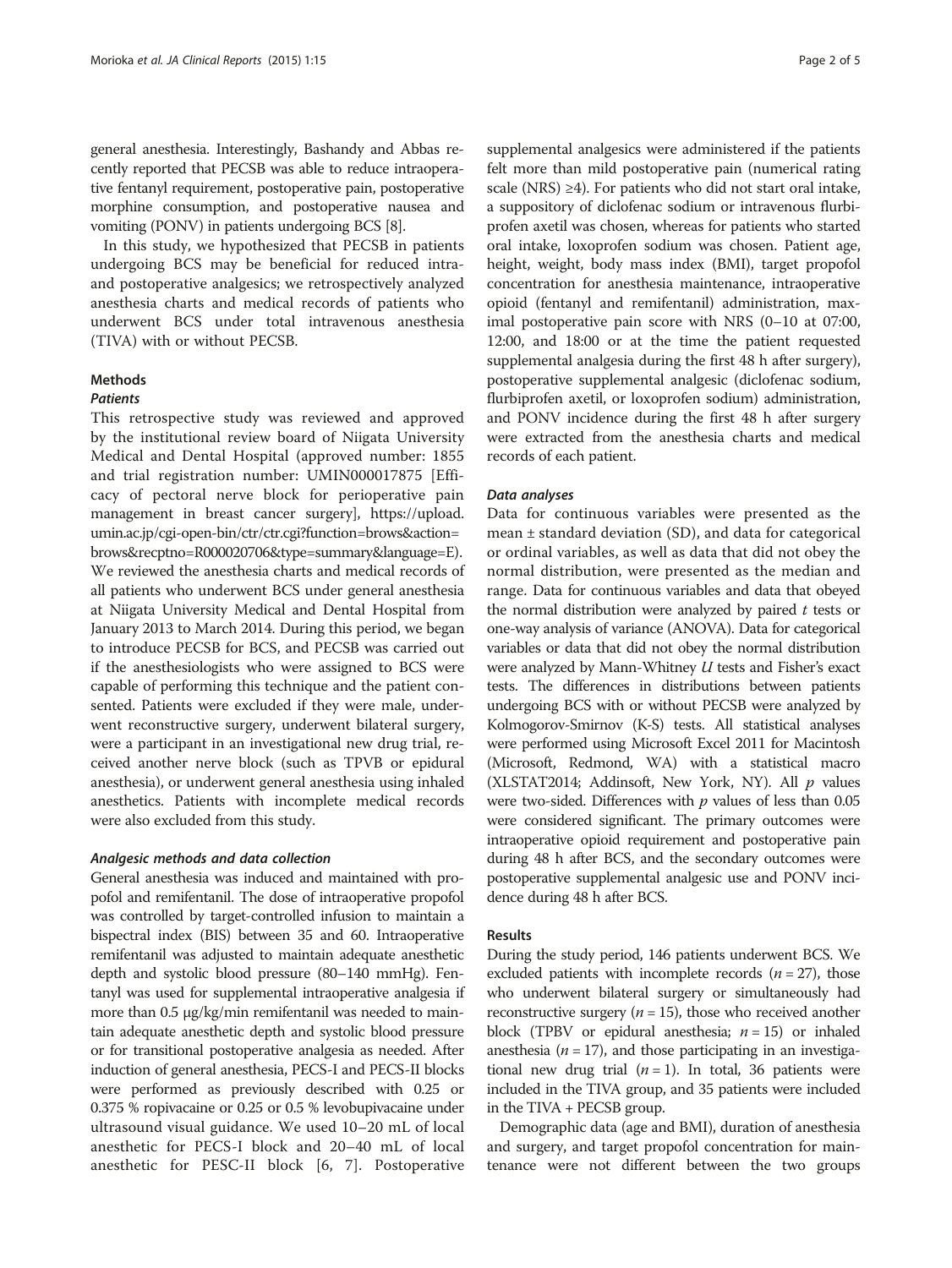|  |  | Table 1 Demographic data, duration of anesthesia and surgery, |  |  |
|--|--|---------------------------------------------------------------|--|--|
|  |  | and target propofol concentration for anesthesia maintenance  |  |  |

|                                               | TIVA $(n = 36)$ | $TIVA + PECSB$<br>$(n = 35)$ | p value |
|-----------------------------------------------|-----------------|------------------------------|---------|
| Age (years)                                   | $60.6 + 10.9$   | $56.0 + 12.7$                | 0.11    |
| Body mass index ( $\text{kg/m}^2$ )           | $23.8 + 3.8$    | $22.5 + 2.8$                 | 0.11    |
| Duration of anesthesia (min)                  | $159 + 47$      | $165 + 34$                   | 0.53    |
| Duration of surgery (min)                     | $108 + 43$      | $106 + 35$                   | 0.81    |
| Target propofol concentration<br>$(\mu q/mL)$ | $2.83 + 0.46$   | $7.95 + 0.37$                | 0.23    |

Data are shown as means  $\pm$  SDs. Unpaired t tests were used to analyze the data

(Table 1). Mean intraoperative remifentanil requirement was significantly lower in the TIVA + PECSB group than in the TIVA group, and cumulative distribution of remifentanil requirement was shifted to the right in patients receiving PECSB (TIVA:  $10.9 \pm 2.9$  μg/kg/h; TIVA + PECSB:  $7.3 \pm 3.3$  μg/kg/h;  $p < 0.001$  by Student's t test and K-S test; Fig. 1). However, intraoperative fentanyl administration was not different between groups (TIVA: 0.84 [0–6.85] μg/kg/h; TIVA + PECSB: 0  $[0-7.57]$   $\mu$ g/kg/h;  $p = 0.11$ ).

Maximal postoperative NRS during the 48 h after surgery was significantly lower in the TIVA + PECSB group than in the TIVA group, and the cumulative distribution of NRS was shifted to the right in patients receiving PECSB (TIVA: 2 [[1](#page-4-0)–[5\]](#page-4-0); TIVA + PECSB: 1 [0–5];  $p = 0.03$ by Mann-Whitney  $U$  test and  $p = 0.04$  by K-S test; Fig. [2](#page-3-0)). However, the percentage of patients who required supplemental analgesics (diclofenac sodium, flurbiprofen axetil, or loxoprofen sodium) was not different between the two groups  $(TIVA: 24.3 % [9/36]; TIVA + PECSB:$ 17.1 % [6/35];  $p = 0.32$ ). Additionally, the incidence of PONV was not different between the two groups (TIVA: 16.7 % [6/36]; TIVA + PECSB: 11.4 % [4/35];  $p = 0.39$ ).

#### Discussion

In this retrospective study, we showed that intraoperative remifentanil administration and postoperative surgical pain during the 48 h after surgery in patients undergoing BCS could be reduced by PECSB. These results suggested that PECSB was useful for suppression of intraoperative nociception and reduction of postoperative pain during the early period after surgery.

Compared to TPVB, PECSB is thought to be safer and less invasive because PECSB is a type of superficial interfascial plane block and can be performed under ultrasound guidance [\[6](#page-4-0)–[8\]](#page-4-0). Consistent with a recent report [[8\]](#page-4-0), total intraoperative opioid requirement and postoperative pain were reduced in the TIVA + PECSB group compared with those in the TIVA group.

However, in contrast with another recent report, intraoperative fentanyl consumption, postoperative supplemental analgesic requirement, and the incidence of PONV were unchanged, regardless of PECSB. These discrepancies may be explained by the following observations. We used fentanyl as an analgesic for transitional analgesia in anticipation of pain relief during the early postoperative period; therefore, similarities in fentanyl consumption may have



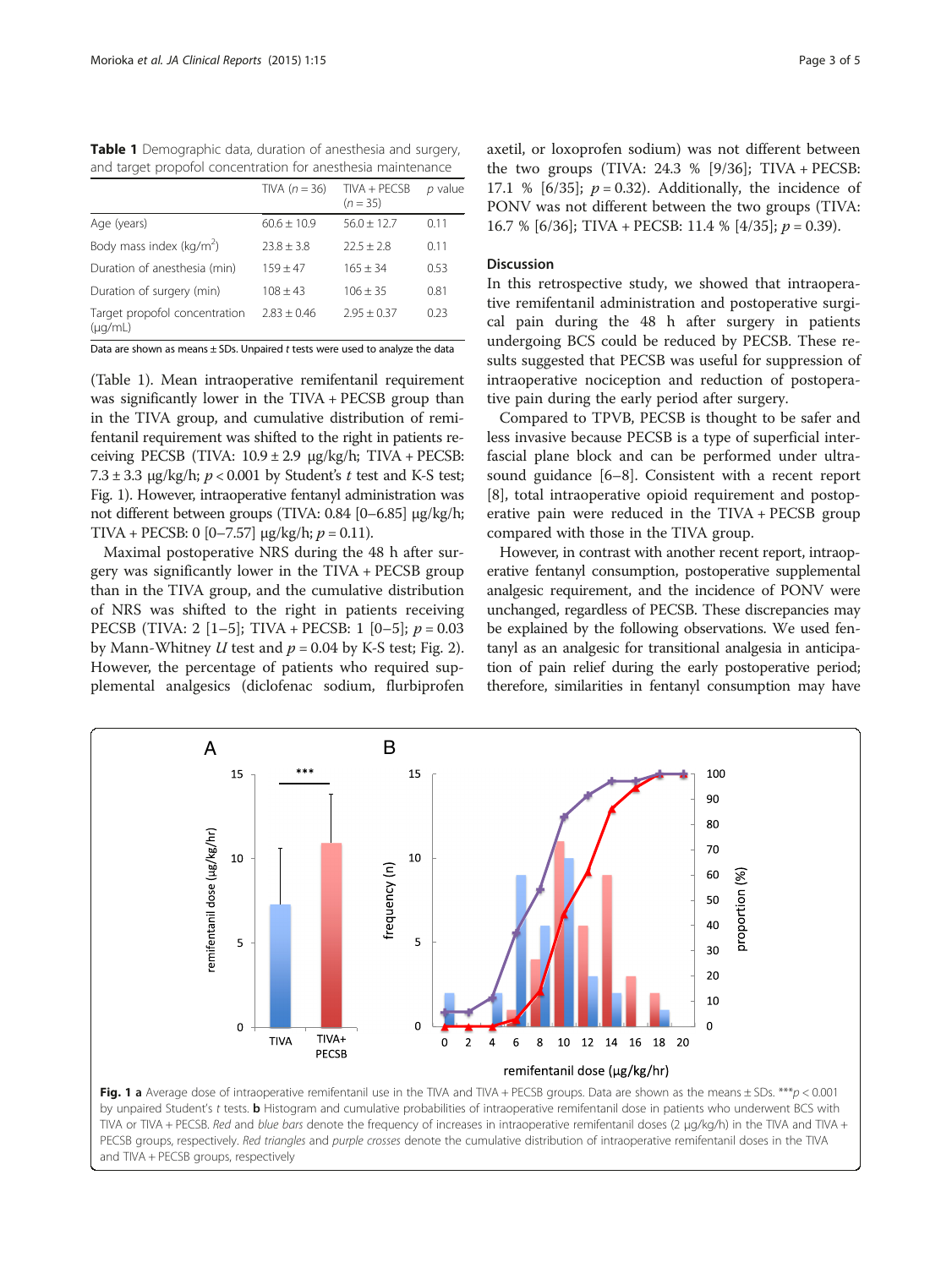<span id="page-3-0"></span>

affected the results. Additionally, there was insufficient statistical power for analyzing differences in fentanyl consumption.

There was no inter-group difference in the incidence of PONV in this study, even though the dose of intraoperative remifentanil in the TIVA + PECSB group was significantly lower than that in the TIVA group. Some studies indicated that doses of both fentanyl and remifentanil during surgery were risk factors for PONV [[9](#page-4-0), [10\]](#page-4-0), but other studies showed that intraoperative remifentanil dose did not correlate with the severity of PONV [\[11, 12\]](#page-4-0). This study suggests that intraoperative dose of remifentanil may not affect the incidence of PONV. However, the etiology of PONV is multifactorial, and there are several risk factors other than perioperative opioid use, homogenous gender group, shorter duration of anesthesia, and avoidance of volatile anesthetics. Therefore, the inhomogeneous background of the risk factors of PONV in this study may influence the insignificant incidence of PONV. Further extensive study is needed to draw a solid conclusion about the correlation between the lesser opioid consumption with PECS block and the incidence and severity of PONV after breast surgery.

The lack of significant differences in the administration of postoperative supplemental analgesics may be explained by the following observations. PECSB cannot block the anterior cutaneous branches of the intercostal nerves, which innervate the nearby sternum; therefore, the internal mammary region in the surgical site may not be blocked by PECSB [\[13\]](#page-4-0), although infusion of remifentanil plus fentanyl would still be expected to suppress intraoperative nociception. Moreover, pain was treated on a case-by-case basis rather than using a standard protocol.

Our study had several limitations. First, a variety of intraoperative analgesics were used for each patient. Second, the concentration and volume of local anesthetics for PECSB were not standardized among cases. Finally, intraoperative antiemetic drug usage for prevention of PONV was also not rigorously standardized; this may have affected the observed incidence of PONV. Further prospective, case-control studies are required in order to overcome these limitations.

# Conclusion

In this study, we evaluated the efficacy of PECSB for BCS. PECSB significantly reduced intraoperative remifentanil usage and postoperative pain. However, the requirement for postoperative supplemental analgesics and the incidence of PONV did not differ between the two groups. Although a more in-depth analysis with a prospective study design is needed, our analysis supported that PECSB reduced postoperative pain to some extent in patients undergoing BCS.

#### Abbreviations

BCS: breast cancer surgery; BMI: body mass index; K-S test: Kolmogorov-Smirnov test; PECSB: pectoral nerve block; PONV: postoperative nausea and vomiting; TIVA: total intravenous anesthesia.

#### Competing interests

The authors declare that they have no competing interests.